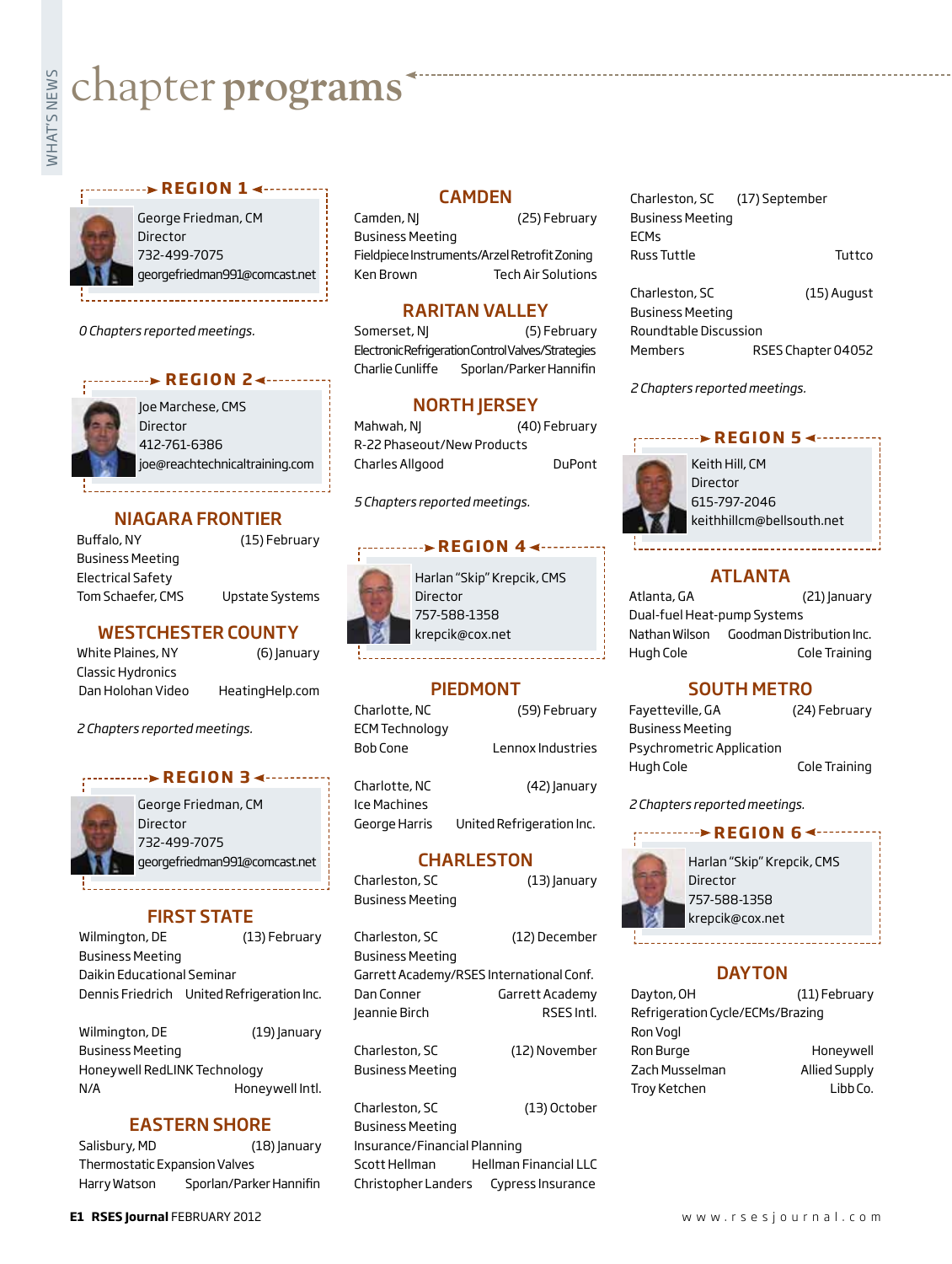## **LAKE ERIE** *r r r r r r <b><i><b>r r <b>r <b><i><b> <b><i>r <b> <i><b> <b> <b> <b>*

Mentor, OH (11) December Retrofitting Dampers/Valves Cary Kray Belimo Americas

Mentor, OH (36) November Design/Installation/Servicing HVAC Technology Joe Leonard, Jr./Kyle Bron/Bill Williams Allied Air Enterprises Inc./Webb Supply Inc.

*2 Chapters reported meetings.*

#### **REGION 74 ------**

Keith Hill, CM **Director** 615-797-2046 keithhillcm@bellsouth.net

#### MIDDLE TENNESSEE

Nashville, TN (12) February Business Meeting Troubleshooting Systems/Motors/Controls Jayson Goff, CM T&O Refrigeration

*1 Chapter reported meetings.*

# **REGION 84----**



Rich Hoke, CMS Director 847-931-5650 richhoke@sbcglobal.net

#### Fox Valley

West Chicago, IL (19) February Business Meeting RedLINK Wireless Technology Ruth Knocard Honeywell International

#### **SPRINGFIELD**

Springfield, IL (10) February Business Meeting

#### GREATER DETROIT

| Detroit, MI                     | (57) February            |
|---------------------------------|--------------------------|
| Business Meeting                |                          |
| <b>CSD-1 Boiler Inspections</b> |                          |
| William Vallance                | Michigan Boiler Division |

*3 Chapters reported meetings.*



Mike Eckstein, CM 816-632-0109 meck@northmo.net

#### ST LOUIS GATEWAY

St. Louis, MO (13) February Business Meeting Dos/Don'ts of Using a Vacuum Pump Bill Hosner Central States Mktg./JB Vacuum Pumps

*1 Chapter reported meetings.*

#### *<u><b>PREGION104...</u>*</u>



Larry D. Brewer, CM Director 512-963-1612 ldbrewer@suddenlink.net

#### BIG COUNTRY

Abilene, TX (6) February Business Meeting

#### **COWTOWN**

Fort Worth, TX (16) January Business Meeting CopperWatcher Bob Frederick/Allen Garcia CopperWatcher

#### SAN ANTONIO

San Antonio, TX (77) January Business Meeting Pump Instructions/Troubleshooting Chris Ruiz Larry Wunsch & Assoc.

#### TRI-COUNTY

New Braunfels, TX (21) February Business Meeting Triatomic Environmental Inc. Steve Woods South-Western HVAC Sales

*4 Chapters reported meetings.*



#### Rich Hoke, CMS Director 847-931-5650 richhoke@sbcglobal.net

*.***.. ▶REGION 11◀---------**

BLACK HILLS Rapid City, SD (8) February

Rapid City, SD (10) January Business Meeting

Business Meeting

*1 Chapter reported meetings.*



*0 Chapters reported meetings.*

# **REGION 13∢………**



Mike Eckstein, CM 816-632-0109 meck@northmo.net

*0 Chapters reported meetings.*

#### **REGION 144**



J.F. "Fred" Townsend Director 562-927-8139 jftcarses@gmail.com

#### MT DIABLO

Canyon, CA (6) February Business Meeting Human Comfort/Systems Selection Members RSES Chapter 14311

*1 Chapter reported meetings.*